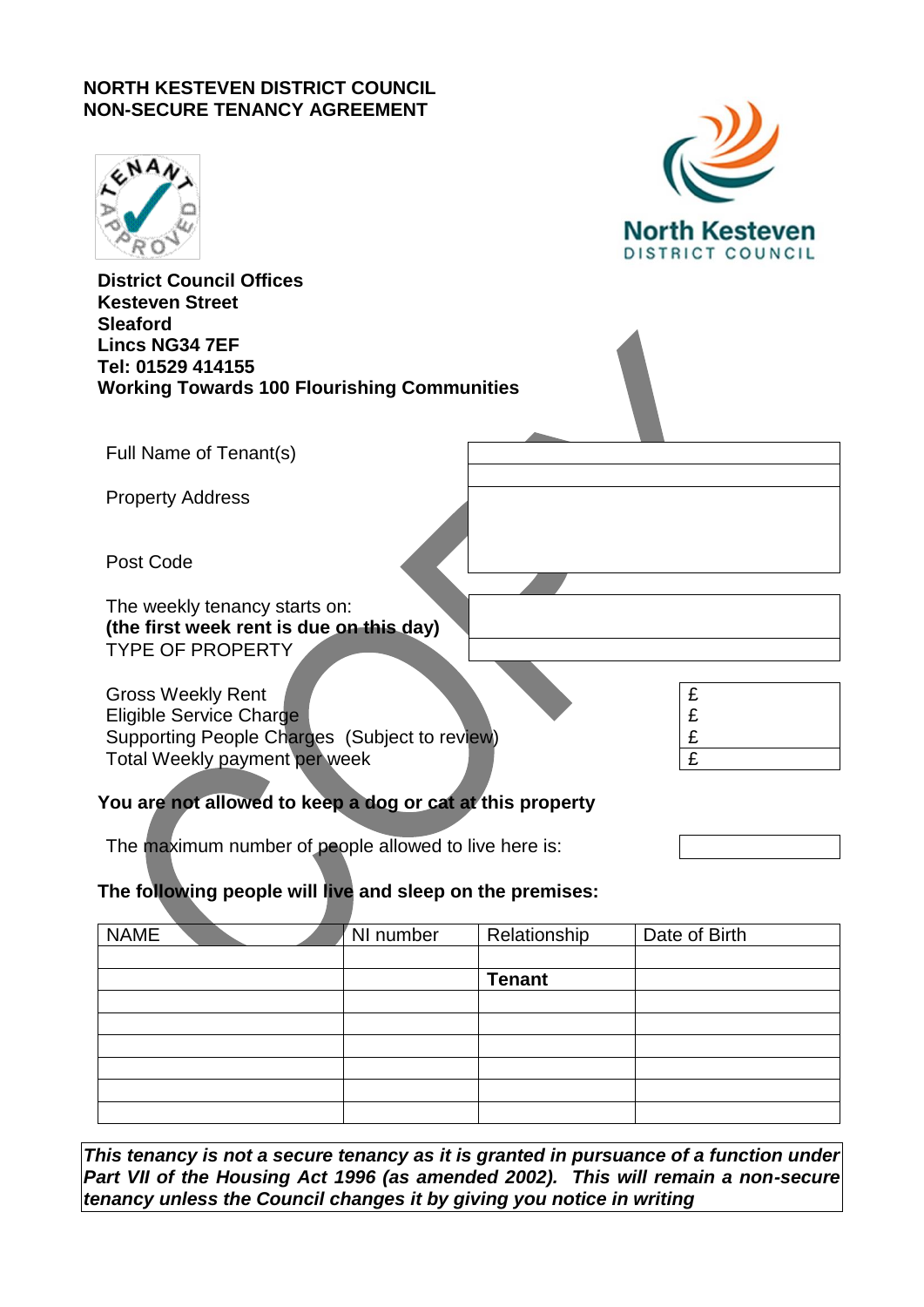# **NON-SECURE TENANCY AGREEMENT CONDITIONS**

This document contains your obligations to us (North Kesteven District Council) when you become our tenant of the property named in this Agreement. It also contains our obligations to you.

It is your responsibility to ensure that your obligations are observed. If they are broken we may seek possession of the property and evict you and anyone else living there. We may also seek an injunction or take other legal proceedings to ensure that this Agreement is complied with.

- **1. Introduction to your Tenancy Agreement**
- 1.1 This agreement is a legal contract. It sets out the rights and responsibilities of North Kesteven District Council (the Landlord) and of you (the Tenant/s). By signing the agreement you agree to accept the terms and conditions.
- 1.2 Your tenancy agreement is a set of written rules to which everyone must adhere. Its main aim is to ensure a good relationship between you, the Council and your neighbours. It is the most important document relating to your tenancy. You should read it carefully, and make sure you understand it, before accepting this tenancy.
- 1.3 This tenancy is not a secure tenancy as it is granted in pursuance of a function under Part VII of the Housing Act 1996 (as amended 2002). This will remain a non-secure tenancy unless the Council changes it by giving you notice in writing.

# **OUR OBLIGATIONS**

# **2. Quiet Enjoyment**

2.1 We will not interfere with your right to the quiet enjoyment of the property, provided that you follow the obligations outlined in this Agreement and we will only do so to the extent that we are allowed by law.

#### **3. Repairs – Council's Responsibilities**

3.1 We must keep your home in good condition. We are responsible for maintaining the structure and exterior of the property is in good repair. This includes the following: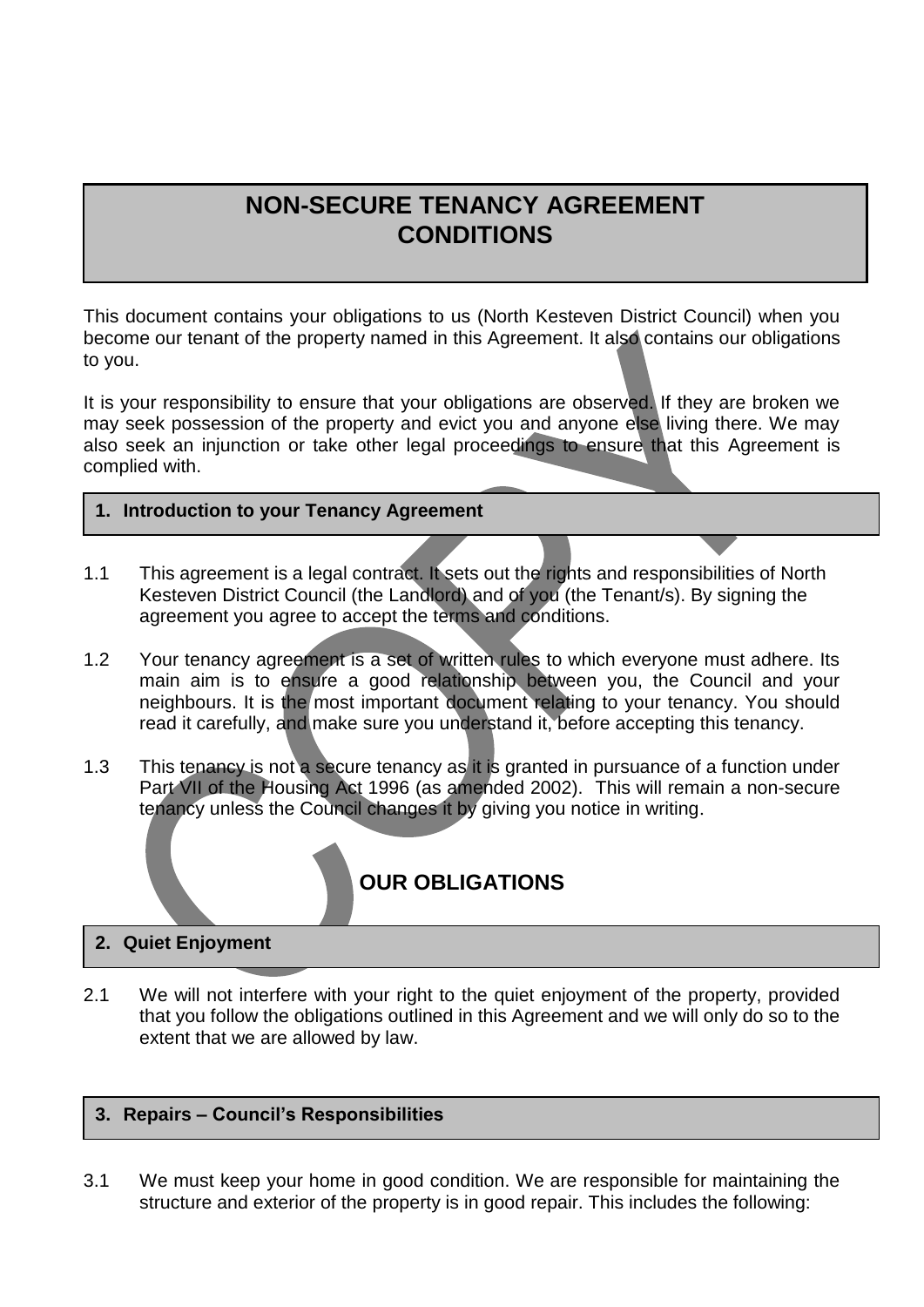# **Outside your home:**

- The roof, foundations, outside walls, outside doors;
- Drains, gutters and external pipes;
- External doors, external door frames, window sills, window catches, sash cords, glazing putties, window frames - including necessary painting and decoration;
- Pathways, steps leading to entrances to the building;
- Chimneys and chimney stacks (but not including sweeping);
- Boundary fencing (if installed by us);
- Installations for rubbish disposal; and
- Sheds rented from the Council. Sheds will only be replaced at the discretion of the Council.

#### **Inside your home:**

- The plumbing system, including pipe-work, tanks, stopcocks, taps, cisterns and toilets, basins and baths;
- Skirting boards, doors and door-frames, hinges, locks, door jambs, thresholds, letter boxes, door handles;
- Floors (but not floor coverings), internal walls and ceilings (but not including painting and decoration);
- Council installed kitchen fittings;
- Heating equipment and water heating equipment (for example: Boilers, radiators and storage heaters);
- Fireplaces and fitted fires;
- Electrical wiring, plug sockets, light fittings and switches but NOT, except as stated above, fittings and appliances for making use of such supplies. (Cookers in Group Dwelling Schemes, and light bulbs in common parts are the Council's responsibility);
- Gas pipe-work.

# **Communal parts of blocks of flats or houses such as the following**:

- Corridors, common stairways, halls and entrances (including necessary painting and decoration), entry-phones, and stairway lighting;
- Communal areas and open spaces owned by the Council as landlord; and
- Other facilities which may be provided for the convenience of tenants, such as play areas, laundries and drying areas.
- 3.2 We will paint the outside of your home at regular intervals.
- 3.3 We will clean out gutters, at the Council's discretion.
- 3.4 We will do repairs in a reasonable time.
- 3.5 We will give you or send you written confirmation of your request for a repair.
- 3.6 We will clear up after a repair. We will leave the decoration as close as possible to how it was before the work was done.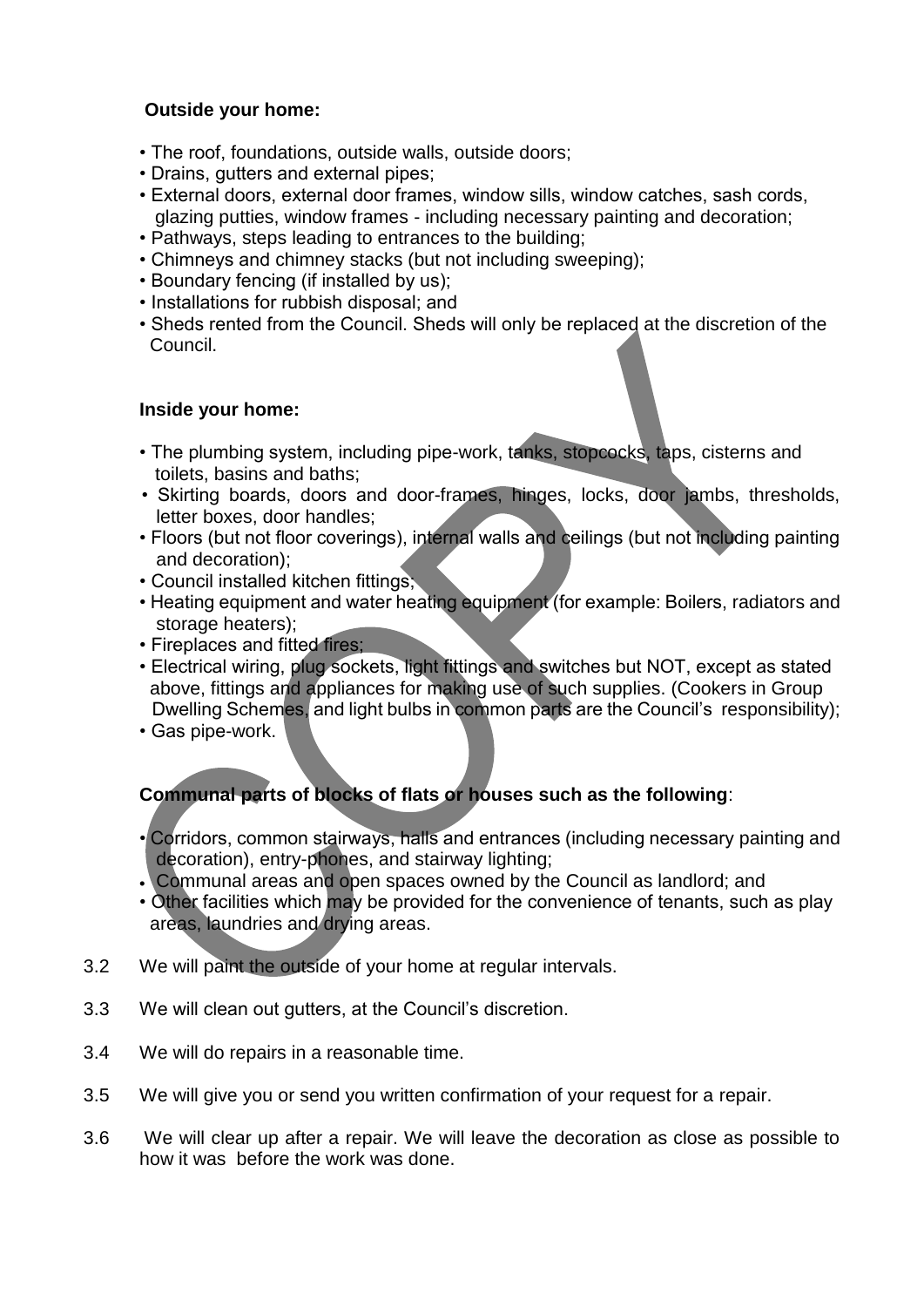# **YOUR OBLIGATIONS**

|     | 4. Rent                                                                                                                                                                                                                       |
|-----|-------------------------------------------------------------------------------------------------------------------------------------------------------------------------------------------------------------------------------|
| 4.1 | You are responsible for ensuring the rent is paid for your home. This includes claiming<br>Housing Benefit, renewing claims and providing any information that the Housing<br>Benefits Section needs to calculate your claim. |

- 4.2 The full rent shown in the agreement is payable and is due on the Monday of each week. If you choose to make monthly payments these must be in advance, this includes payments made through the bank.
- 4.3 The rental charge on your home is shown on your rent statement. This will be sent to you quarterly. If you are charged an amount for additional services, these will be shown separately.
- 4.4 Your rent only includes charges that are specifically shown on your rent statement. You are responsible for paying other costs yourself. These other costs include, but are not limited to, Gas, Electricity, Water and Sewerage, Oil, Council Tax, Telephone, TV Licence and other service charges.
- 4.5 We insure the building and the permanent fittings. The cost of this is included in your rent. This does not include your contents. You are recommended to insure your belongings.
- 4.6 There are four 'rent free periods' during each year. We will confirm these weeks to you each year.
- 4.7 Tenants with rent owing (arrears) must continue to pay during the 'non collection weeks' and will be responsible for ensuring that payment reaches us on time.
- 4.8 If your tenancy starts in a 'non-collection week' we will tell you when you must start to pay rent.
- 4.9 If your tenancy ends during a 'non-collection week' you will not be entitled to any refund of rent you have already paid.
- 4.10 If you do not ensure your rent is paid we can apply to the County Court for a Possession Order to evict you from your home.
- 4.11 All joint tenants are responsible for the rent, and any rent arrears. We will not divide these up unless this is part of a court order – for example, as part of a divorce or separation.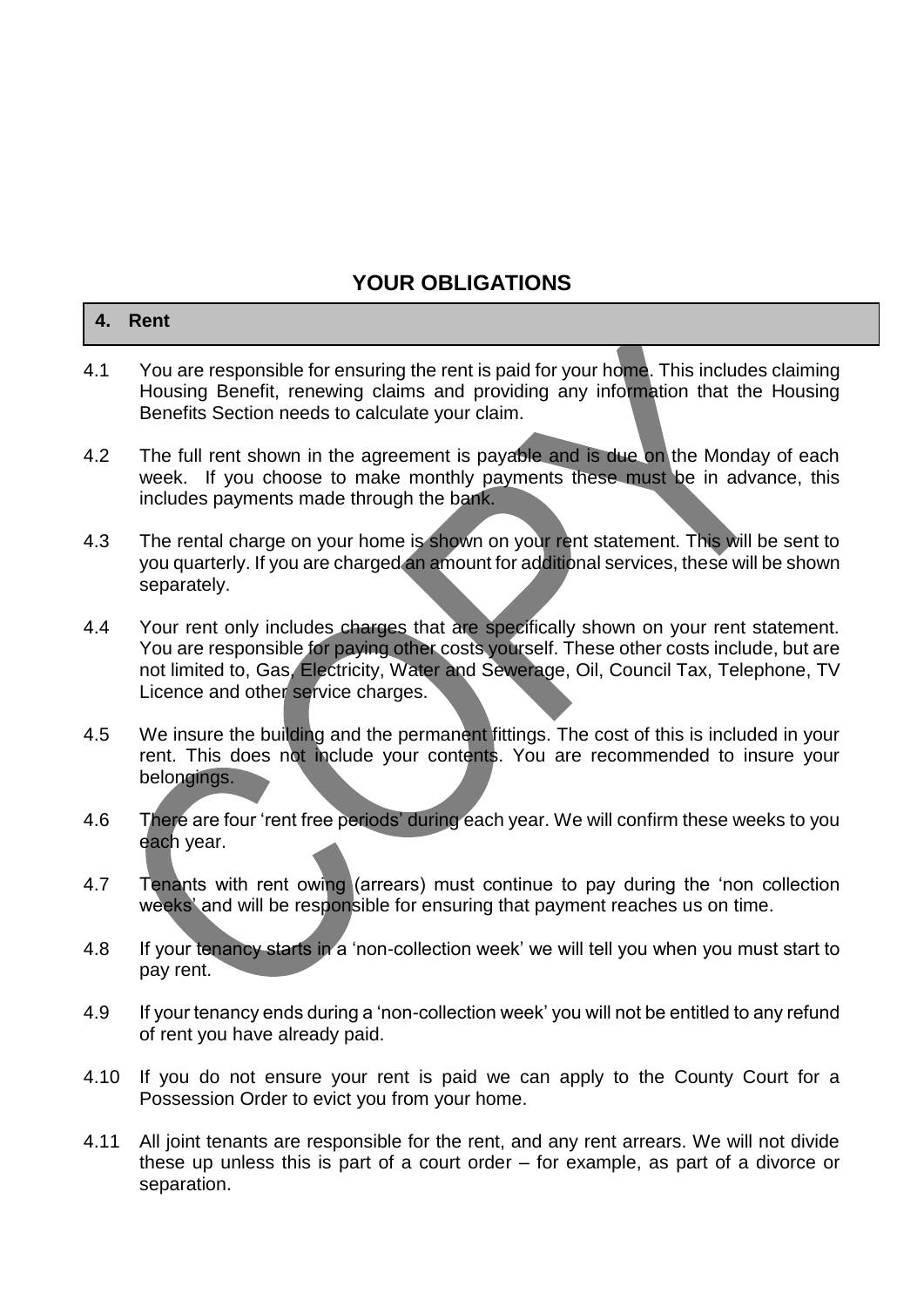4.12 Rents are normally reviewed every 12 months. This usually takes effect on the first Monday in April. We will give you at least four week's notice of any change. If you do not wish to pay the changed rent, you can end your tenancy.

# **5. Responsibilities towards the Community**

- 5.1 You are responsible for the behaviour of every person (including children) living in or visiting your home. You are responsible for them in your home, on surrounding land, in communal areas (stairs, landings, entrance halls, paving, shared gardens, parking areas) and in the neighbourhood and locality around your home.
- 5.2 You, and they, must not cause a nuisance, annoyance or disturbance to any other person in the locality. Examples of nuisance, annoyance or disturbance include (but are not limited to):
	- Loud noises (at any time of the day or night) this includes, but is not limited to, music, TV and DIY tools;
	- Arguing and door slamming;
	- Dog barking and fouling;
	- Offensive drunkenness;
	- Selling drugs or drug abuse;
	- Rubbish dumping; and
	- Playing ball games inconsiderately close to someone else's home.
- 5.3 You, and they, must not harass any other person. Harassment includes any action that causes alarm or distress to another person for whatever reason. This includes that person's race, colour or ethnic origin, nationality, gender, sexuality, disability, age, religion or other belief or other status. Examples of harassment include, but are not limited to:
	- Offensive behaviour or language
	- Using or threatening to use violence
	- Using abusive or insulting words or behaviour
	- Damaging or threatening to damage another persons home or possessions
	- Writing threatening, abusive or insulting graffiti
	- Doing anything that interferes with the peace, comfort or convenience of other people
	- Doing anything which interferes with the lawful duties and actions of Council staff.
- 5.4 You, and they, and anyone acting on your, or their behalf, must not subject any Council employees, agents or representatives of the Council to any physical or verbal abuse in the course of carrying out the landlord's responsibilities. This includes acts which are likely to injure, intimidate, cause alarm or distress either in your home, on surrounding land, in communal areas (stairs, landings, entrance halls, paving, shared gardens, parking areas) in the neighbourhood and locality around your home or in any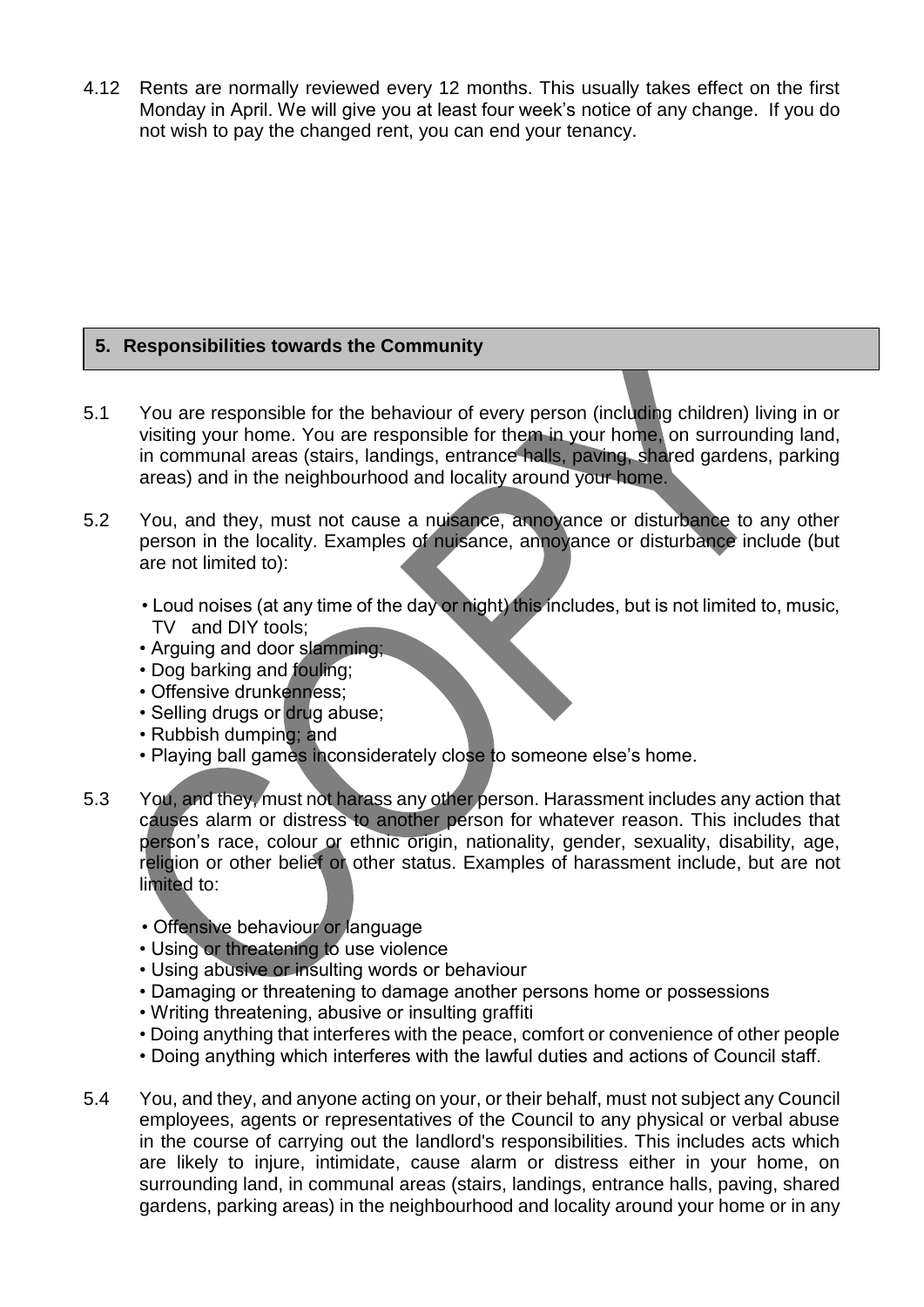other Council property or Council building. This clause applies to all adults, as well as to children under 18 years.

- 5.6 You, and they, must not use your home or any shared area for any illegal or immoral activity. This includes, but is not limited to the following: selling drugs, alcohol or cigarettes, using or permitting the use of Controlled Drugs (as defined in the Misuse of Drugs Act 1971), handling stolen goods, prostitution, running a brothel, illegal betting and illegal gambling.
- 5.7 You, and they, must not bring onto the property or store in the property any type of firearm or firearm ammunition unless you have a permit and are complying with the terms of that permit. In addition, you, and they, must not use any air rifle, pistol, crossbow or other similar weapon within the property, (including the garden) or in the vicinity of the property.
- 5.8 You, and they, must not damage, deface, or put graffiti on Council property. You will have to pay for any repair or replacement. The costs may be charged on top of your rent.
- 5.9 You, and they, must not interfere with security and safety equipment in communal blocks - doors must not be jammed open and strangers should not be let in without identification.
- 5.10 You must not inflict or threaten violence, including domestic violence, against any other person (they could be living with you or in another Council home). You must not harass or use mental, emotional or sexual abuse to make anyone who lives with you leave the home.

#### **6. Use of the Property**

- 6.1 You must live in the property as your only or main home.
- 6.2 You must not use any part of the property for any business or non-residential purpose unless you first get our written permission to do so [and any necessary planning permission].
- 6.3 Not to park any caravan on any part of the property without the written permission of the Council. No other vehicle, trailer or boat may be parked anywhere other than on the driveway. Storage of untaxed vehicles or any type of business vehicle can only occur after receiving written permission from the Council and then on the condition of the previous clause.
- 6.4 You must not sublet or part with possession of either part or whole of the property.
- 6.5 You must not allow the property to become overcrowded.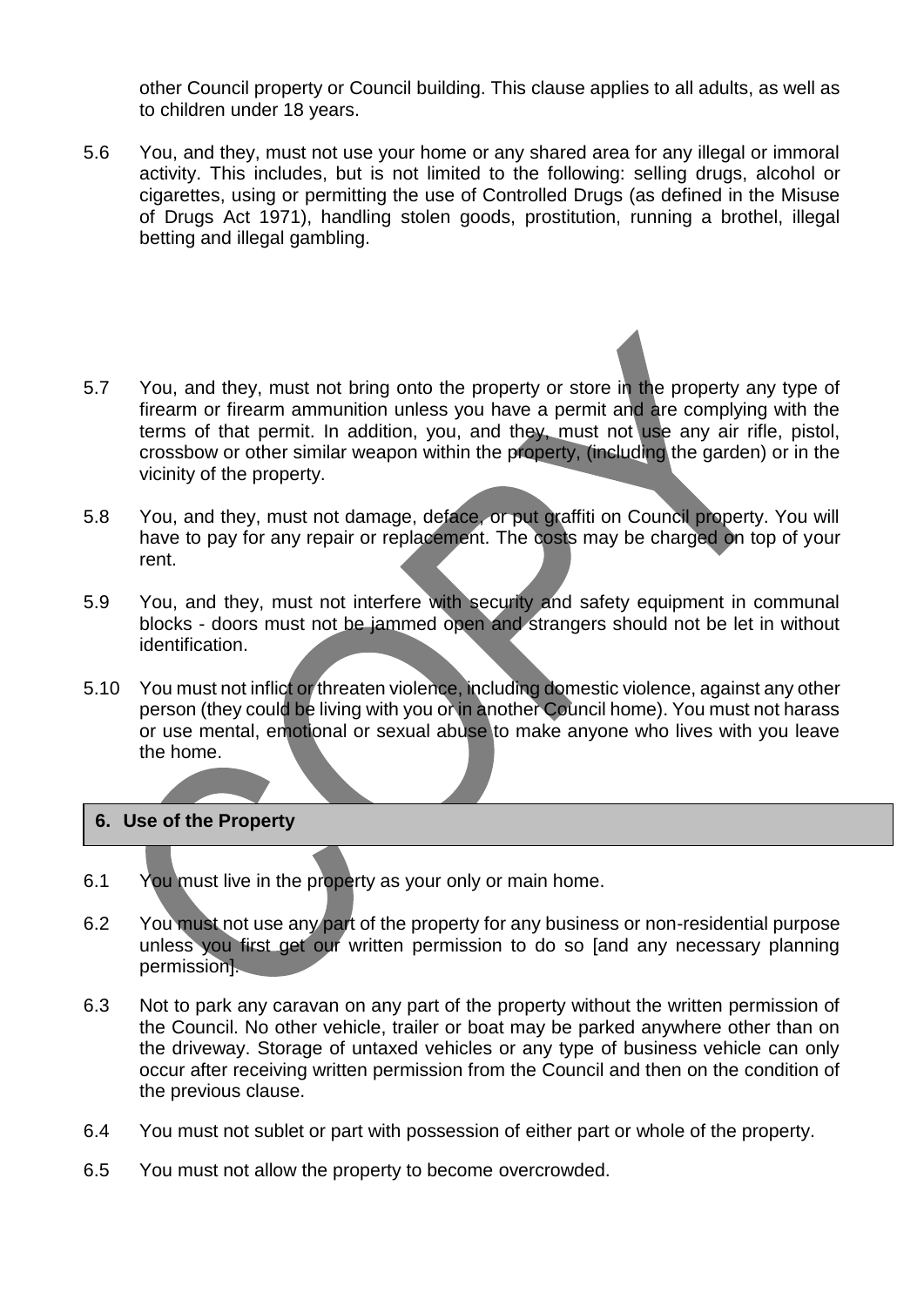- 6.6 You must not cause a member of your household to leave the property by using or threatening to use violence against them or members of their family or other members of your household.
- 6.7 You must not be absent from the property for more than 28 days without our written permission. If you do not get written permission, we may treat the property as abandoned. (*note- tenancy is not secure)*
- 6.8 You must not assign the tenancy [that is transfer the tenancy to another person].
- 6.9 You must let us know and, where necessary, obtain our permission if there are changes to your household (the people living with you).

#### **7. Looking after the Property**

- 7.1 You must report any faults or damage affecting the property as soon as reasonably practical. Details of how to report repairs are given in your Tenants' Handbook. You must tell the Council as soon as reasonably practicable if someone (for example, Anglian Water) wants to dig up the garden or land around the Property. Except in the case of an emergency, you must not give agreement to this without having first obtained the Council's agreement in writing.
- 7.2 You must pay for the repair or replacement of any items of Council property which you, your family or visitors have damaged - if that damage was caused either deliberately or by neglect, for example smashed windows, or broken doors, or damage caused by not reporting a leaking pipe. The costs may be charged on top of your rent.
- 7.3 You must allow Council workers, or people sent by The Council, into your home to inspect and carry out repairs and improvements, at reasonable times, after receiving written notice from us, or verbal notice in the case of emergencies. You agree that we may break into the property in case of emergency. In emergencies we will need access immediately. If you do not let us in, you could be putting yourselves and your neighbours at risk. In these circumstances we can take legal action to enter your home. You may have to pay the costs and you may be prosecuted for obstruction.
- 7.4 We have a legal duty to maintain or service some equipment in your home, for example under the Gas Safety Regulations.
- 7.5 You may have to pay the costs and you may be prosecuted for obstruction. The person who calls at your home will show you their official identification.
- 7.6 You are responsible for decorating inside your home and keeping it clean.
- 7.7 You are responsible for repairing and maintaining your own equipment such as cookers or washing machines and any improvement you have put in yourself (unless you have an agreement for us to repair and maintain it).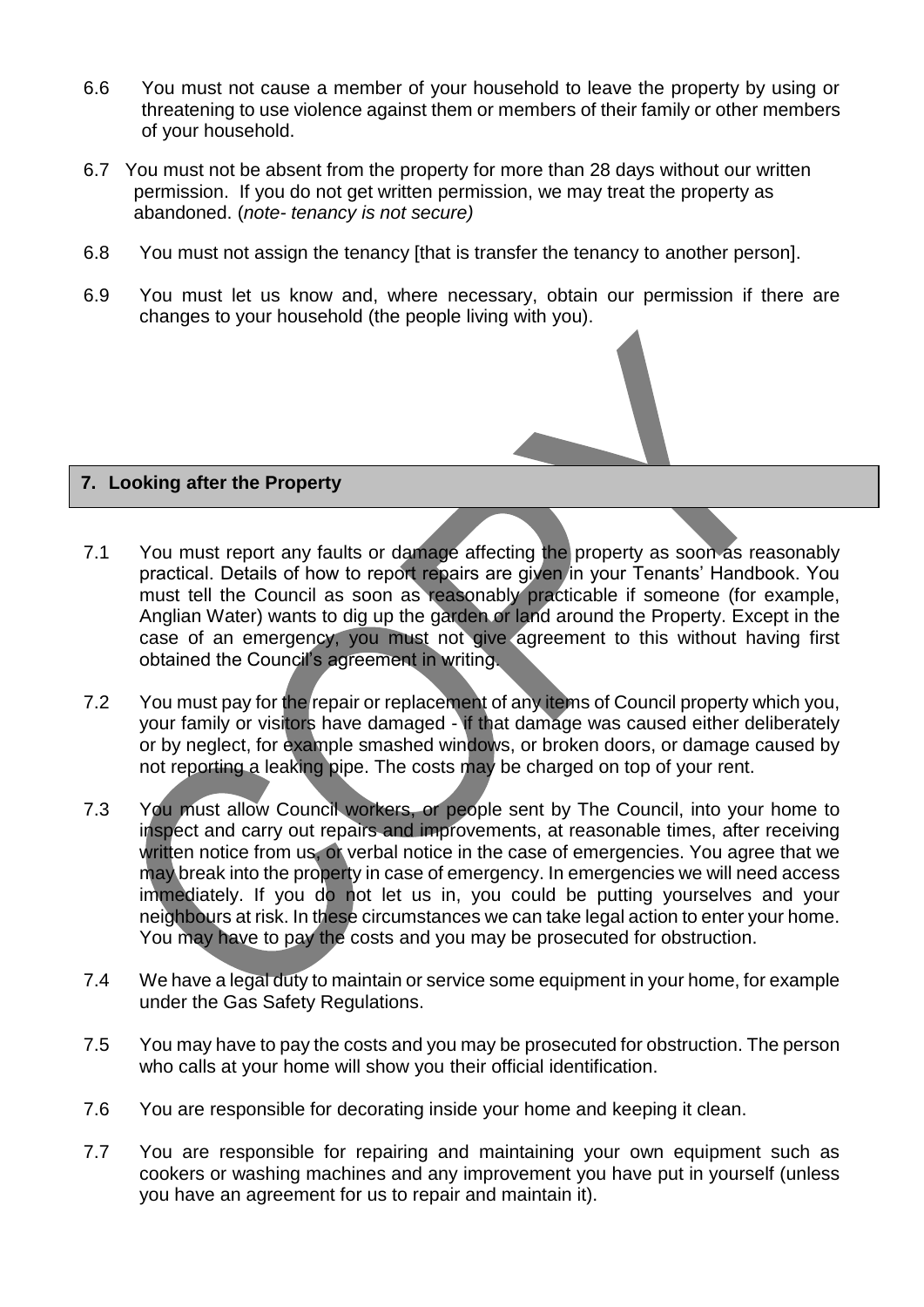- 7.8 You must obtain agreement in writing from the Council before making any alterations.
- 7.9 You must obtain agreement in writing from the Council before making any alterations to the property and its fixtures or fittings, e.g. removing walls, bathroom fittings, specialist adaptations.
- 7.10 If you make an improvement or alterations to your home (including decorations to the outside) without our agreement in writing we may ask you to return the property to how it was before. If you don't do this work, we will do the work and you must pay for it.
- 7.11 If we give our agreement for you to make an improvement or alterations to your home we may make certain conditions. These conditions will be reasonable. You must comply with any conditions, which we impose.
- 7.12 You must not damage or neglect the property or allow anyone who lives with you or who is visiting the property to damage or neglect the property.
- 7.13 You must keep the property in a good state of repair. This means you must repair place or renew all items that we are not obliged to repair, replace or renew.
- 7.14 You must notify us of any repairs to the property that are our responsibility.
- 7.15 You must keep the interior of the property in a reasonable state of decoration.
- 7.16 You must keep any vard, garden or outbuilding of the property in a clean, neat and tidy condition. Gardens must be well tended and weed-free and lawned areas must be kept mown.
- 7.17 You and anyone living with you or visiting the property must not litter or cause any obstruction to common areas or any building that you are allowed to use.
- 7.18 You must leave the property in a good state of repair and in a clean and tidy condition at the end of your tenancy. This includes the removal of all carpets and/or laminate flooring that you have put down. If you do not, we will undertake the necessary works and clean the property. The costs of works and cleaning will be charged to you.
- 7.19 You must not repair or allow to be repaired any vehicle on any part of the property unless it is routine repair on your own vehicle.

# **8. Animals**

- 8.1 You must not keep any dog as described in Section 1 of the Dangerous Dogs Act 1991, any animal described in the Dangerous Wild Animals Act 1976.
- 8.2 You must not keep any domestic or non domestic animals without written permission of the Council. When permission has been given all pets must be kept under control and must not cause a nuisance or annoyance to your neighbours or anyone in the locality. If they do, then we can withdraw our permission at any time.

#### **9. Council Officers**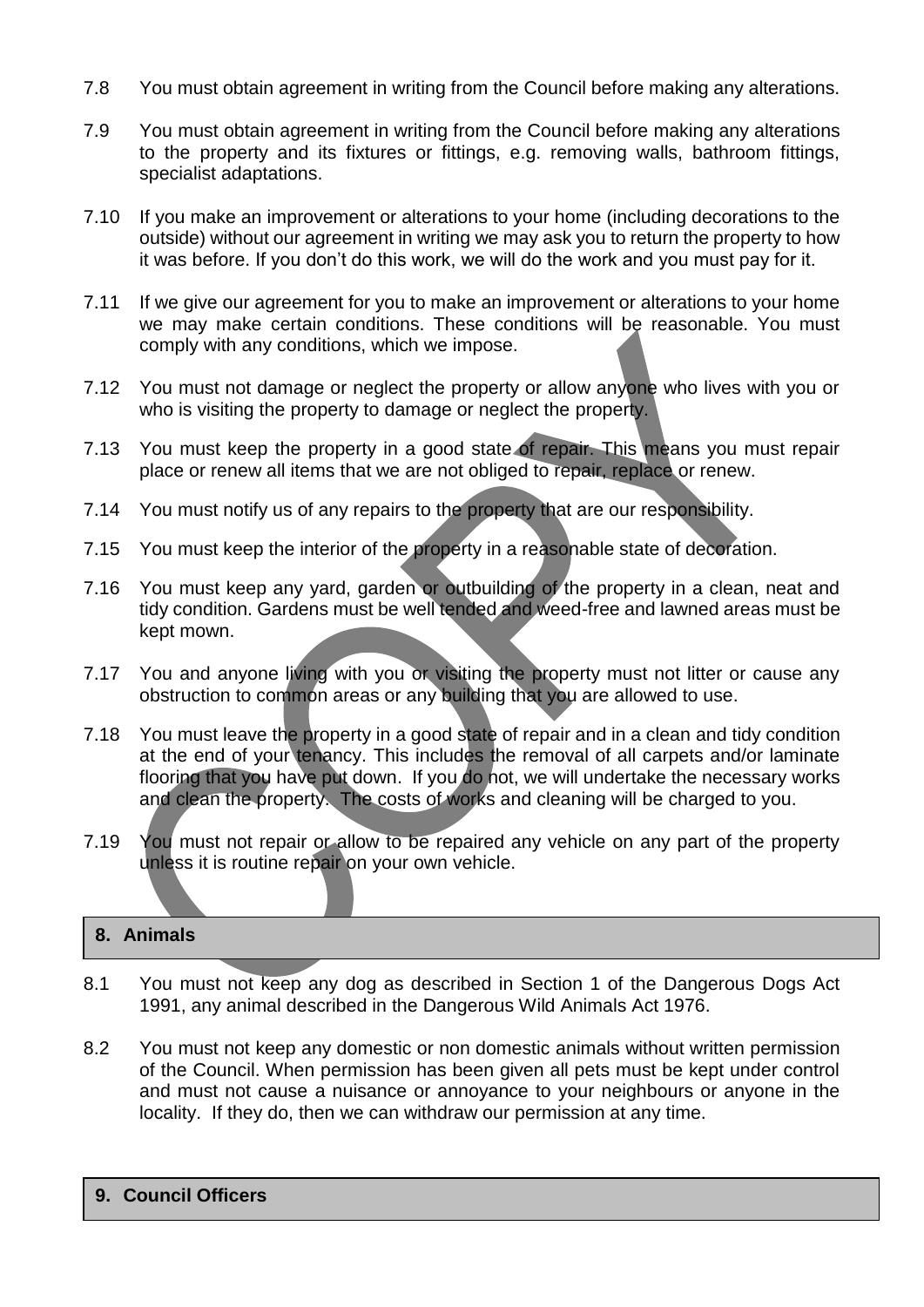- 9.1 You must not obstruct abuse, harass, threaten or assault any of the Council's officers, agents or contractors. You must not cause, allow or encourage anyone else to do so.
- 9.2 You must allow the Council's officers or agents to enter the property to inspect the state of repair or to carry out repairs, improvements, maintenance or cleaning to the property [or any adjoining property] after receiving at least 24 hours written notice from us.
- 9.3 You must allow the Council's officers or agents to enter the property immediately should it be necessary in the event of an emergency.

#### **10. Support**

- 10.1 You are required to undertake an individual assessment of your needs with our Housing Support Worker to plan the service best suited to your needs.
- 10.2 You must co-operate with our Housing Support Worker and participate in your agreed support package.
- 10.3 You must comply with all arrangements in any Crisis and Contingency Plan drawn up by the NHS Trust and any subsequent Care Plans.
- 10.4 You must engage with any identified support provider.

# **11. Ending Your Tenancy**

- 11.1 You must give us at least four week's written notice if you wish to end your tenancy and leave your home. This four week notice period must end on a Sunday. You do not have to use an official form, but a letter must contain:
	- Your name;
	- Your address;
	- Your signature, which must be dated;
	- The date you want the tenancy to end; and
	- The address you will be moving to.
- 11.2 You must leave the property clean, cleared, secure, and ready for the next tenant. You must leave all electric fires, alarms and personal alarm pendants that are provided by the Council in the Property when you vacate. If you fail to do this we may charge you when you leave. The costs that we charge will be reasonable.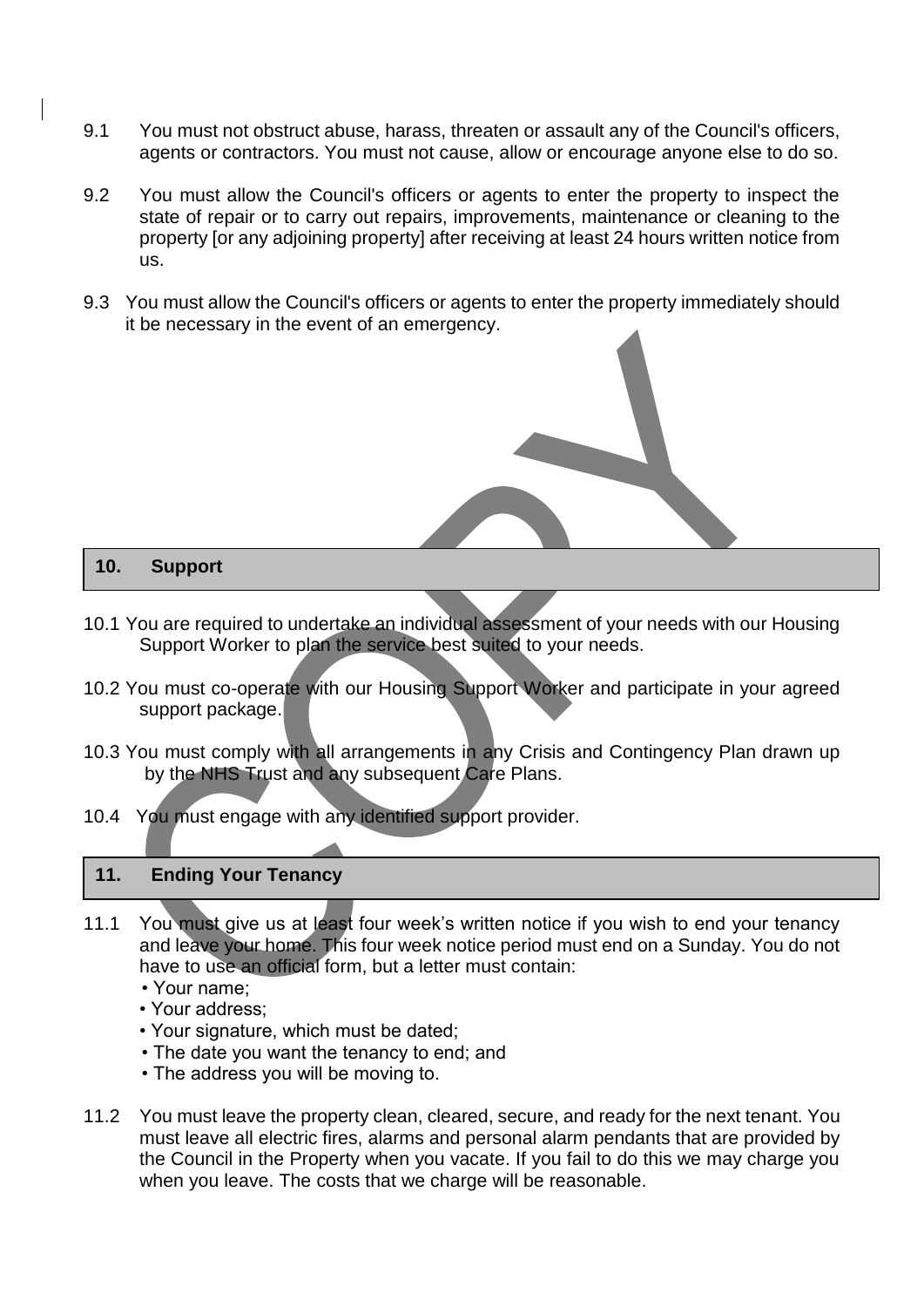- 11.3 You must not leave any of your belongings behind we can dispose of them after we have given you written notice, or if after taking reasonable steps to do so, we cannot find you. You may be charged the costs of disposal.
- 11.4 You must pay for the repair or replacement of any items if the damage has been caused deliberately (or by neglect) by you, your family, or your visitors.
- 11.5 You must pay your rent up to date before you leave your home.
- 11.6 You must return all your keys to the Housing Office by noon on the Monday your tenancy ends. We will charge you any costs that we have to pay out as a result of you failing to return your keys. The costs that we charge you will be reasonable.
- 11.7 You must leave us a forwarding address, and inform us of the names of the utilities companies who supply your home.
- 11.8 You must not leave anybody else living in your home when you move out, unless we have agreed in writing to assignment or exchange of your tenancy. If you are joint tenants, one joint tenant can end the tenancy for all joint tenants by giving us four week's written notice.



Pursuant to Section 48(1) of the Landlord and Tenant Act 1987, the Council's address for the service of all Notices [Including Notices to end the tenancy] is: - *North Kesteven District Council, Kesteven Street, Sleaford, Lincolnshire, NG34 7EF*

# **DECLARATION**

#### **All tenants should sign below after reading this agreement.**

The information I/we gave in the housing application form was and still is true. I/We agree to accept this tenancy on the terms and conditions set out in this document. I/We understand that I am/we are responsible for any breaches of these conditions of tenancy by me/us, or by any member of my/our household, or by any visitor.

I/We authorise the Council to share my/our details with other sections of the Council for any purpose in connection with my/our tenancy or in relation to the Council's responsibilities as Landlord.

To ensure any claim for Housing or Council Tax Benefit is processed as effectively as possible I/We give permission for a representative for the Housing Service to have access to:

My/our current Housing Benefit/Council Tax status